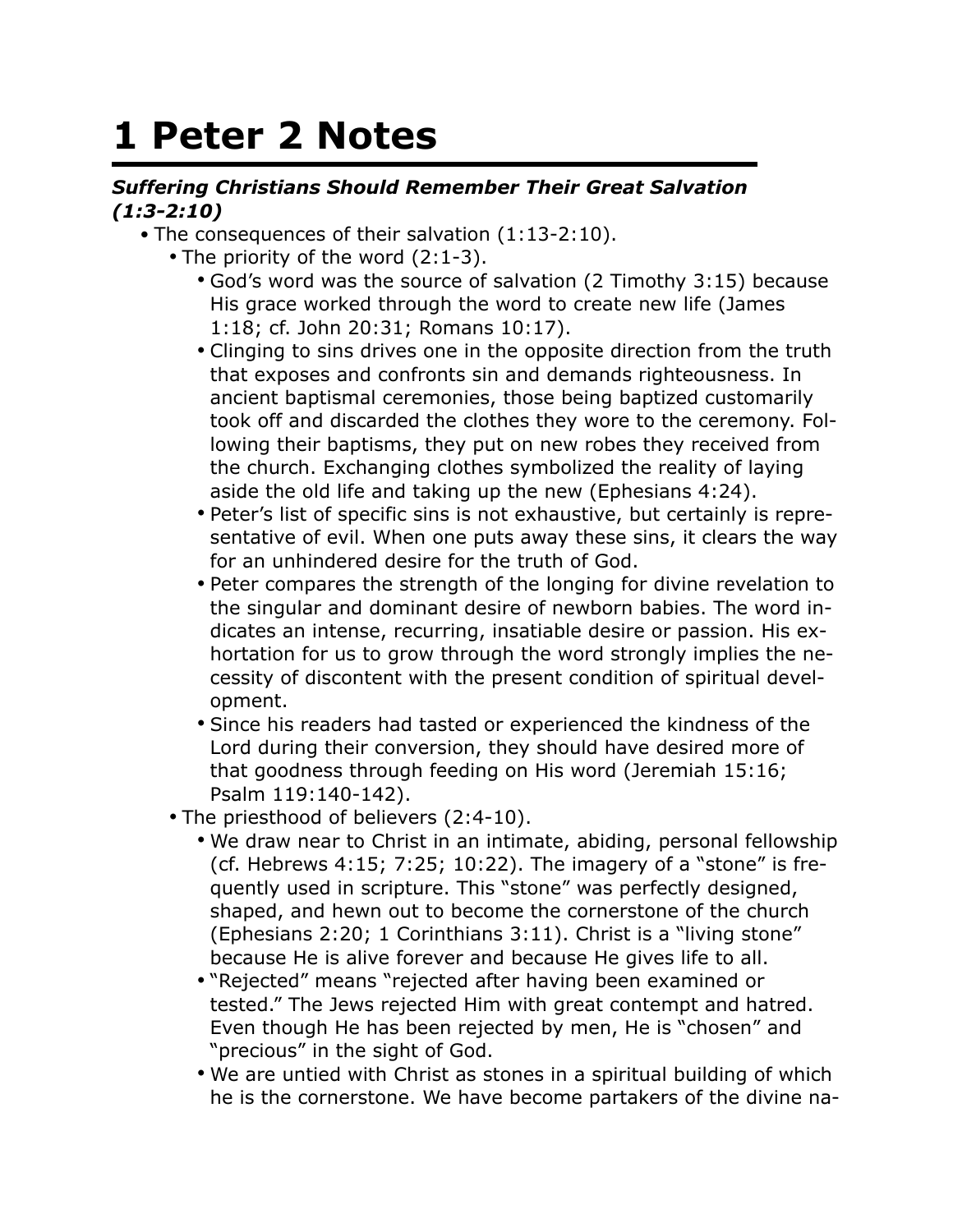ture (Colossians 3:3-4). The foundation of this spiritual building is the apostles' doctrine (cf. Acts 2:42; Hebrews 3:6). We constitute God's spiritual temple (Acts 17:24; 1 Corinthians 6:19-20; 2 Corinthians 6:16; 1 Timothy 3:15).

- The main task of the Old Testament priests was the offering of material, animal sacrifices, all of which pointed to Christ's great sacrifice. The scriptures are full of references to the offerings of "priests." The Old Testament spoke of the offerings of prayer, thanksgiving, praise, and repentance (Psalm 50:14; 51:19; 107:22; 141:2) in addition to material sacrifices and offerings. Now there remains only spiritual sacrifices for God's holy priesthood (Philippians 2:17; 4:18; Romans 12:1; Hebrews 13:15; 2 Timothy 4:6).
- God, through the prophet, called His people to behold or view the Messiah as the special stone that the Father Himself had laid in Zion. Christ is uniquely fitted for His task (cf. 1 Kings 6:7). The corner stone set all the angles for the rest of the building. To ensure perfect precision of God's spiritual house, the main cornerstone had to be flawless.
- The word "ashamed" denotes being deceived in some confidence, or placing hope in someone and having that hope dashed. Those who sincerely believe and obey Christ will never known any disappointment from Him.
- Christians belong to God because He bought them at the ultimate price (1 Peter 1:18-19; cf. 1 Corinthians 6:20; 7:23; Hebrews 13:12; Revelation 5:9). Intellectual darkness is ignorance -- the inability to see and know the truth. Moral darkness is immorality -- the inability to see and do what is right. The darkness Peter refers to here is the second type -- the sinful state of unbelievers who are trapped in the spiritual darkness of Satan. Lots of people regrettably love the darkness (John 3:19-20).

## *Suffering Christians Should Remember Their Example Before Men (2:11-4:6)*

- Living honorably before unbelievers (2:11-3:7).
	- Submission in the civic realm (2:11-17).
		- As spiritual foreigners, Christians must shun the evil found in the world. "Strangers" literally means "alongside the house." The word came to denote any person who lives in a country not his own and is therefore a foreigner. The term fits Christians who do not belong to this world's system but live alongside those who do.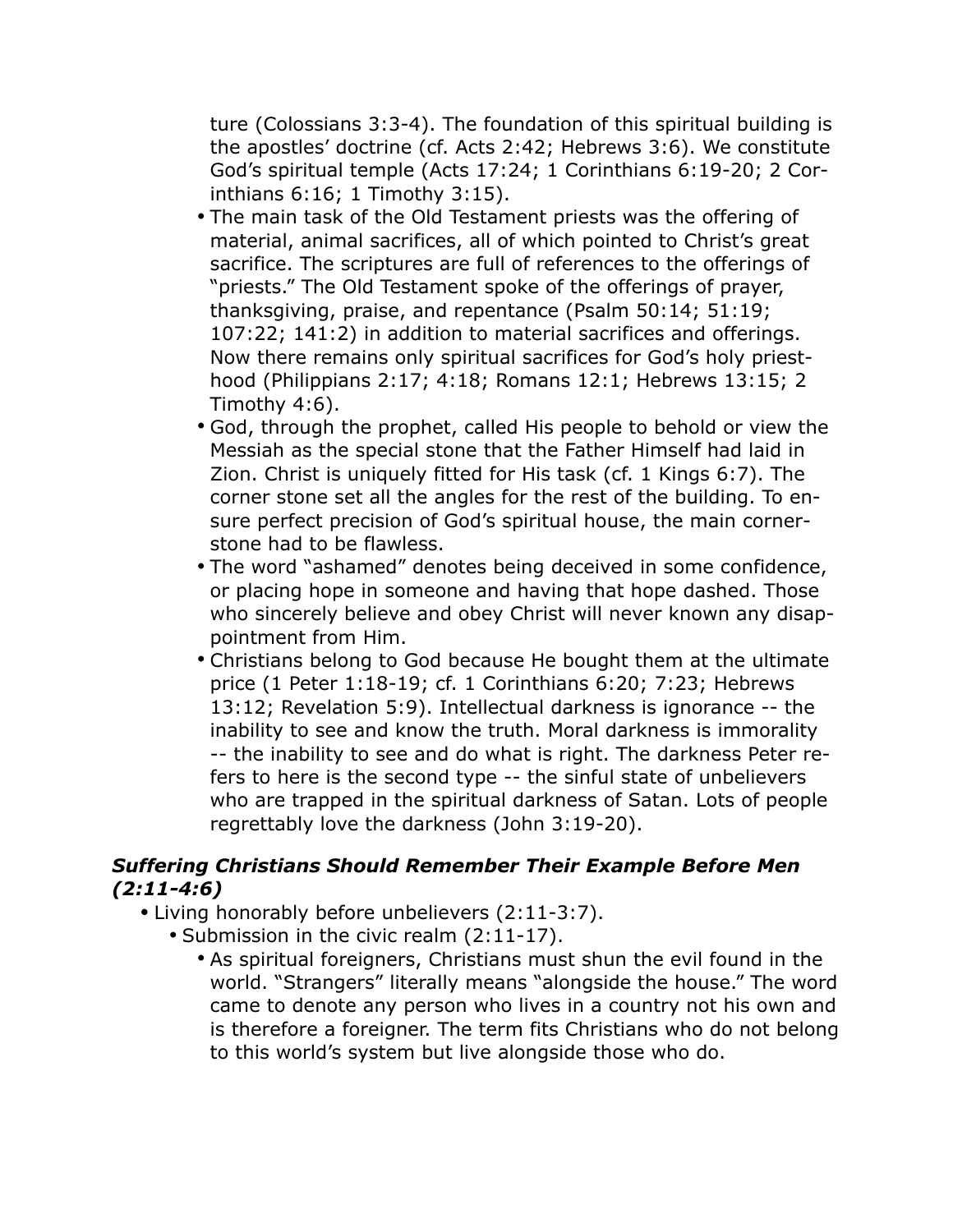- "Wage war" is a strong term that generally means to carry out a long-term military campaign. It implies not just antagonism, but a relentless, malicious aggression.
- In order to effectively evangelize, Christians' transformed inner lives must be visible to the outside world. Peter thus commanded his reader to keep their behavior at a high cost. "Honest" means "beautiful of outward form."
- In the first century, the label "evildoers" brought to mind many of the specific accusations pagans made against Christians -- that they rebelled against the Roman government, practiced cannibalism, engaged in incest, engaged in subversive activities that threatened the Empire's economic and social progress, opposed slavery, and practiced atheism by not worshiping Caesar or the Roman gods.
- "Submit yourselves" is a military expression literally meaning "to arrange in formation under the commander." Those who do so desire to honor the Lord (Psalm 119:12-13, 33; Acts 13:48; 1 Corinthians 10:31). Jesus lived under the unjust and unrighteous rule of the Jewish and Roman authorities, yet He never opposed their right to rule and He never sought to overturn their authority.
- Peter elaborates on the extent of Christians' submission by noting that it applies to all levels of authority. Peter even recognizes the legitimacy of one-man rule as a form of God-ordained government. The purposes of government include the restraint of evil, the promotion of the public good, and the punishment of wrongdoing.
- The reason Christians ought to submit to every authority is quite clear and basic -- such conduct stops the mouths of the gospel's critics. The word for "ignorance" indicates a willful, hostile rejection of the truth (cf. 1 Corinthians 15:34). It is a settled lack of spiritual perception that the apostle further characterized as "foolish." Integrity, impeccable moral fiber, and purity of life are all effective character tools to muzzle the enemies of the gospel.
- The spiritual freedom we enjoy in Christ is not to be used as a covering for evil in not submitting to rulers. We cannot abuse or disregard the standards of conduct God has established for them on earth.
- Every person was created in God's image. Therefore, we must show them the proper respect. Christians must also show the world that they love their fellow Christians (John 13:34-35; 15:12; 1 John 3:23; 4:7, 21; 5:1). The agent for carrying out the purposes of government -- monarch, president, premier, or prime minister -- is worthy of the respect God mandates.